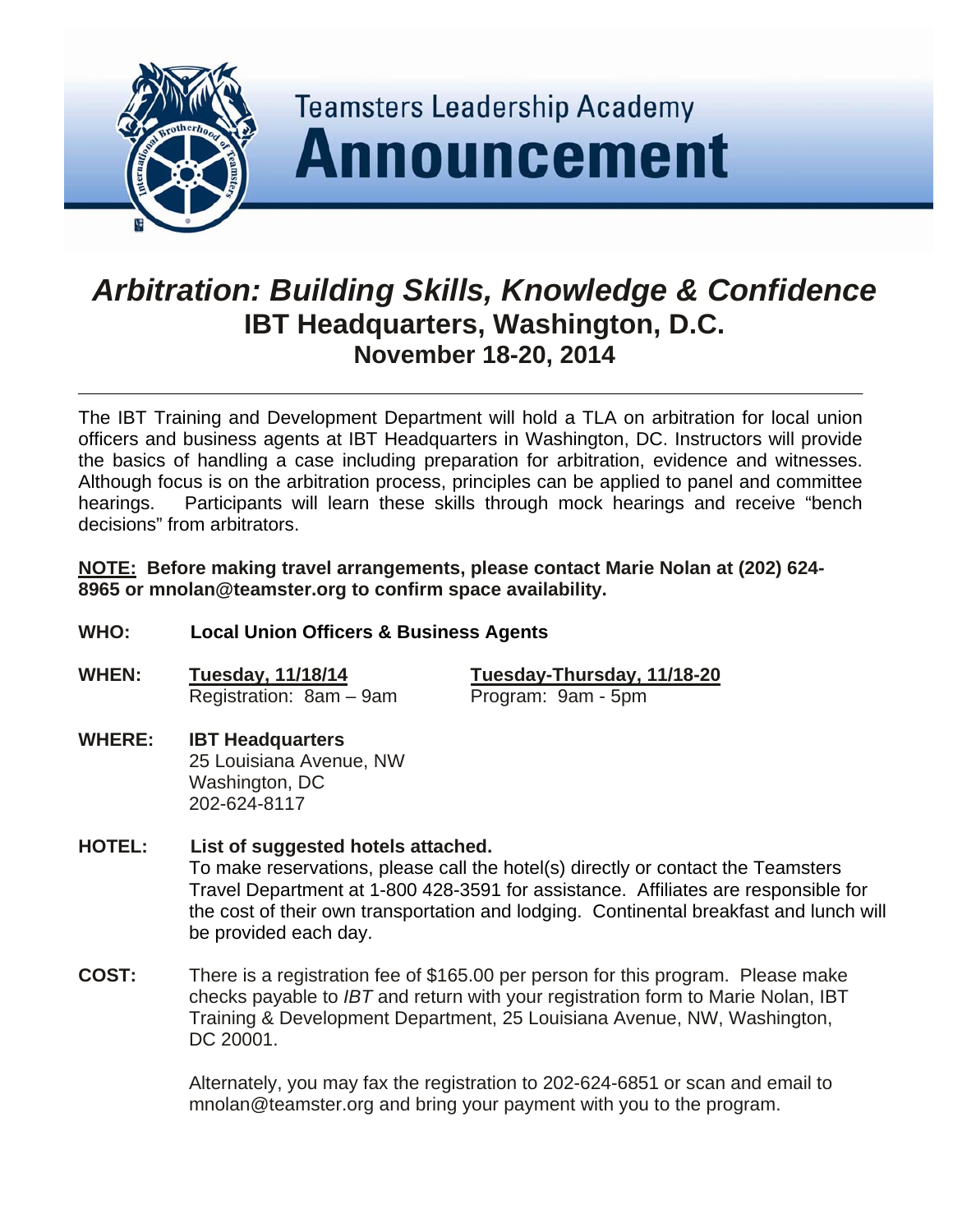

# **Teamsters Leadership Academy Registration**

# **Arbitration: Building Skills, Knowledge & Confidence IBT Headquarters, Washington, D.C. November 18-20, 2014**

|                |                                                                                                                                                                                                                                                                                                                                                                                                                          | Mr. ________ Mrs. _______ Ms. ______             |                                                                                                         |  |  |
|----------------|--------------------------------------------------------------------------------------------------------------------------------------------------------------------------------------------------------------------------------------------------------------------------------------------------------------------------------------------------------------------------------------------------------------------------|--------------------------------------------------|---------------------------------------------------------------------------------------------------------|--|--|
|                |                                                                                                                                                                                                                                                                                                                                                                                                                          |                                                  |                                                                                                         |  |  |
|                |                                                                                                                                                                                                                                                                                                                                                                                                                          |                                                  |                                                                                                         |  |  |
|                |                                                                                                                                                                                                                                                                                                                                                                                                                          |                                                  |                                                                                                         |  |  |
|                |                                                                                                                                                                                                                                                                                                                                                                                                                          |                                                  | How long in this position? ____________________                                                         |  |  |
|                |                                                                                                                                                                                                                                                                                                                                                                                                                          |                                                  | Arrival date: ________________________________Departure date: __________________                        |  |  |
| one.)          |                                                                                                                                                                                                                                                                                                                                                                                                                          |                                                  | Would you like your confirmation letter <b>emailed</b> or sent through the <b>USPS</b> ? (Please circle |  |  |
| of experience. |                                                                                                                                                                                                                                                                                                                                                                                                                          |                                                  | Please tell us about your background with the Teamsters Union to give us an idea of your level          |  |  |
|                |                                                                                                                                                                                                                                                                                                                                                                                                                          |                                                  |                                                                                                         |  |  |
|                |                                                                                                                                                                                                                                                                                                                                                                                                                          |                                                  |                                                                                                         |  |  |
|                | many? $\frac{1}{\sqrt{1-\frac{1}{2}}}\frac{1}{\sqrt{1-\frac{1}{2}}}\frac{1}{\sqrt{1-\frac{1}{2}}}\frac{1}{\sqrt{1-\frac{1}{2}}}\frac{1}{\sqrt{1-\frac{1}{2}}}\frac{1}{\sqrt{1-\frac{1}{2}}}\frac{1}{\sqrt{1-\frac{1}{2}}}\frac{1}{\sqrt{1-\frac{1}{2}}}\frac{1}{\sqrt{1-\frac{1}{2}}}\frac{1}{\sqrt{1-\frac{1}{2}}}\frac{1}{\sqrt{1-\frac{1}{2}}}\frac{1}{\sqrt{1-\frac{1}{2}}}\frac{1}{\sqrt{1-\frac{1}{2}}}\frac{1}{\$ |                                                  | Have you prepared and presented any cases for arbitrations or panel hearings? If so, how                |  |  |
|                |                                                                                                                                                                                                                                                                                                                                                                                                                          | Please return this form with your payment to:    |                                                                                                         |  |  |
| Marie Nolan    | 25 Louisiana Avenue, NW<br>Washington, DC 20001                                                                                                                                                                                                                                                                                                                                                                          | <b>IBT Training &amp; Development Department</b> |                                                                                                         |  |  |

Or, fax this registration to 202-624-6851 and bring your payment with you to the program. If you have any questions, please call Marie at 202-624-8117. Thank you.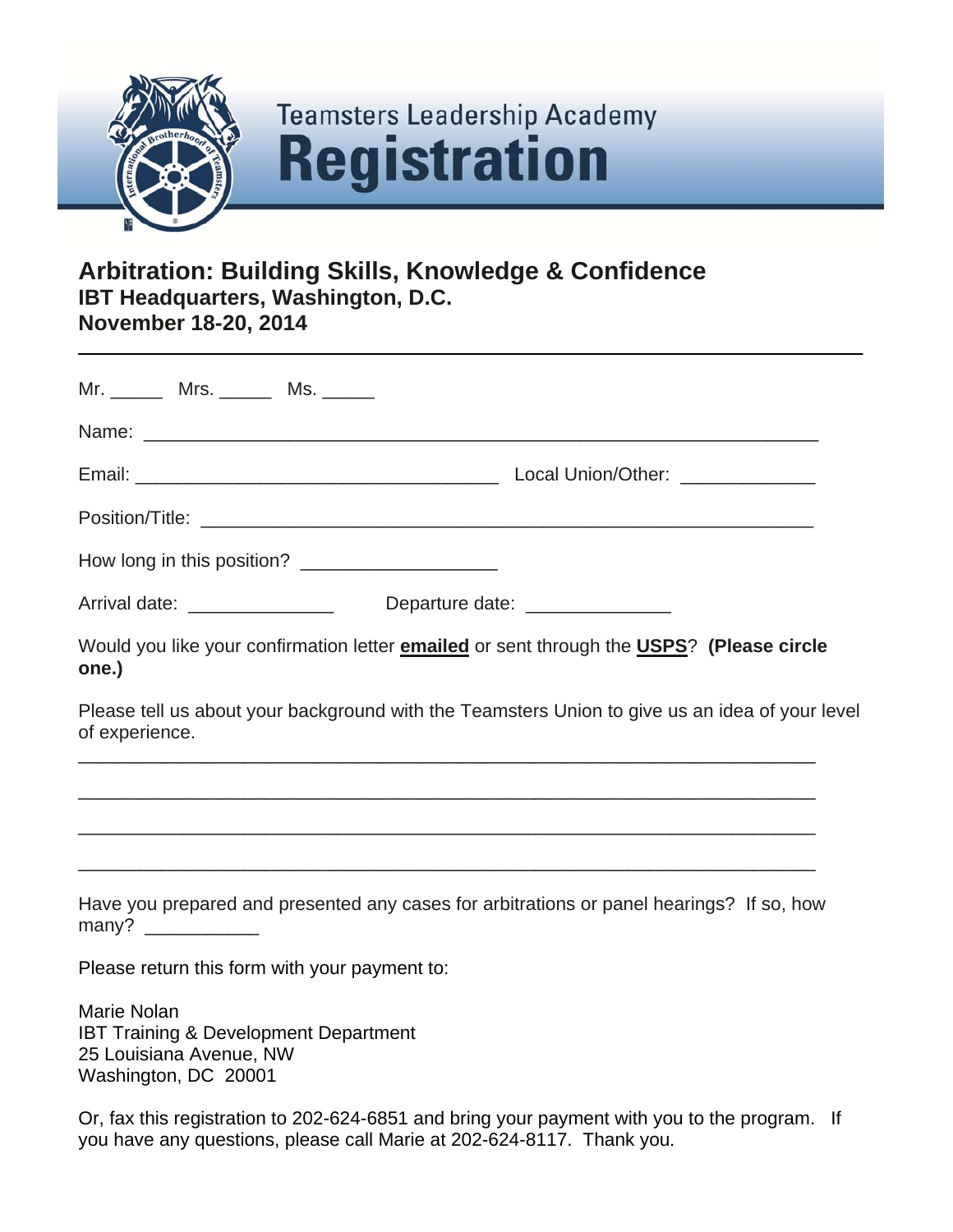# Teamsters Leadership Academy Arbitration: Building Skills, Knowledge and Confidence March 12-14, 2013

# **Suggested Area Union Hotels**

(Please note that the first four (4) hotels are within walking distance to the IBT.)

# **1. Affinia Liaison Capitol Hill**

 415 New Jersey Ave., NW Washington, DC 20001 Phone: 1-202-638-1616

- **2. Washington Court Hotel** 525 New Jersey Ave., NW Washington DC 20001 Phone: 1-202-628-2100
- **3. Hyatt Regency Washington**  400 New Jersey Ave., NW Washington, DC 20001 Phone: 1-202-737-1234

**4. Phoenix Park Hotel** 520 N Capitol St NW Washington, DC 20001 Phone: 202 638-6900

**5. Beacon Hotel (Governor's House Hotel)**  1615 Rhode Island Ave NW Washington, DC 20036 Phone: 202 296-2100

# **6. Capital Hilton**

 1001 16th St NW Washington, DC 20036 Phone: 202-393-1000

# **7. L' Enfant Plaza**

 480 L' Enfant Plaza SW Washington, DC 20024 Phone: 1-202-484-1000

# **8. Capitol Skyline Hotel**

 10 Eye St SW Washington, DC 20024 Phone: 202.470.1268

# **9. Embassy Row**

 2015 Massachusetts Ave NW Washington, DC 20036 Phone: 202 265-1600

**10. Embassy Suites Hotel Washington DC** 900 10th Street NW Washington, DC 2000 Phone: 202-739-2001

## **11. Harrington Hotel** 436 11th St NW Washington, DC 20004

 Phone: 202 628-8140 **12. Hay Adams Hotel**

 800 16th St NW Washington, DC 20006 Phone: 202 638-6600

#### **13. Holiday Inn Georgetown** 2101 Wisconsin Ave NW Washington, DC 20007 Phone: 202-338-4600

# **14. Jefferson Hotel**

 1200 16th St NW Washington, DC 20036 Phone: 202.448.2300

**15. Madison Hotel**

 1177 15th St Washington, DC 20005 Phone: 202-862-1600

## **16. Mandarin Oriental**

 1330 Maryland Ave, SW Washington, DC 20024 Phone: 202-554-8588